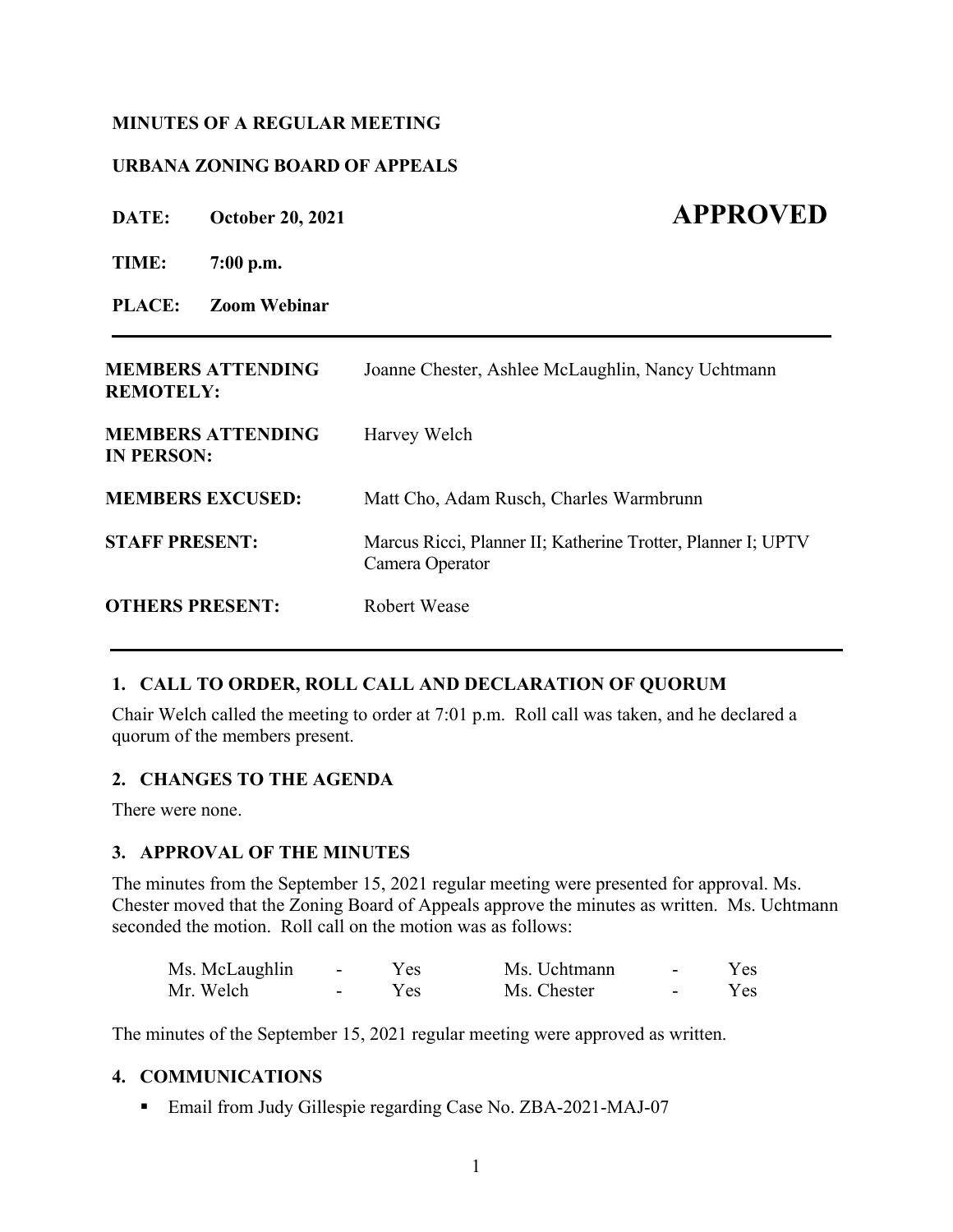# **5. CONTINUED PUBLIC HEARINGS**

There were none.

# **6. NEW PUBLIC HEARINGS**

# **ZBA-2021-MAJ-07: A request by Robert Wease for a major variance to allow an accessory parking space in the required 25-foot front yard at 1005 Philo Road in the R-3, Single and Two-Family Residential Zoning District.**

Chair Welch opened the public hearing for Case No. ZBA-2021-MAJ-07. Kat Trotter, Planner I, introduced the case by stating the purpose for the proposed request, which is to allow an accessory parking space to be paved in the required front yard. She noted the location and gave a brief description of the subject property. She stated the zoning of the property and of surrounding properties. She discussed the proposed accessory parking space and pointed out that 11 of the 16 properties on this block of Philo Road have access to either the rear or side yard, of which 10 have parking in the rear or side yard. She said three of the five properties that do not have access or parking in either the rear or side yard have illegally non-conforming accessory parking in their front yard. She reviewed some of the criteria from Section XI-3 of the Urbana Zoning Ordinance and summarized staff findings. She read the options of the Zoning Board of Appeals and presented staff's recommendation for approval with the following conditions:

- 1. The accessory parking space will generally conform to the submitted site plan, as shown in Exhibit C of the staff report.
- 2. The access drive, apron and driveway will be paved with an approved surface and meet the City of Urbana right-of-way standards, subject to Public Works approval.

She stated that the applicant was available to answer questions.

Chair Welch asked if any members of the Zoning Board of Appeals had questions for City staff. With there being no questions for City staff from the Board members, Chair Welch opened the hearing for public input. He invited the applicant to speak.

Robert Wease, applicant, stated that he has no other way to put in additional parking.

Ms. Uchtmann asked if the additional space would be for a turn-around or would an additional vehicle be parked there. Mr. Wease replied that he does not plan to park one of his vehicles in the space; however, he has three children and they could use the space to park when they come to visit. He stated that it is a safety issue because it can be difficult to exit his driveway. The additional space would make it easier.

With there being no further input from the audience, Chair Welch closed the public input portion of the hearing and opened the hearing for discussion and/or motion(s) by the Zoning Board of Appeals.

Ms. McLaughlin moved that the Zoning Board of Appeals forward Case No. ZBA-2021-MAJ-07 to the Urbana City Council with a recommendation for approval with the following conditions: